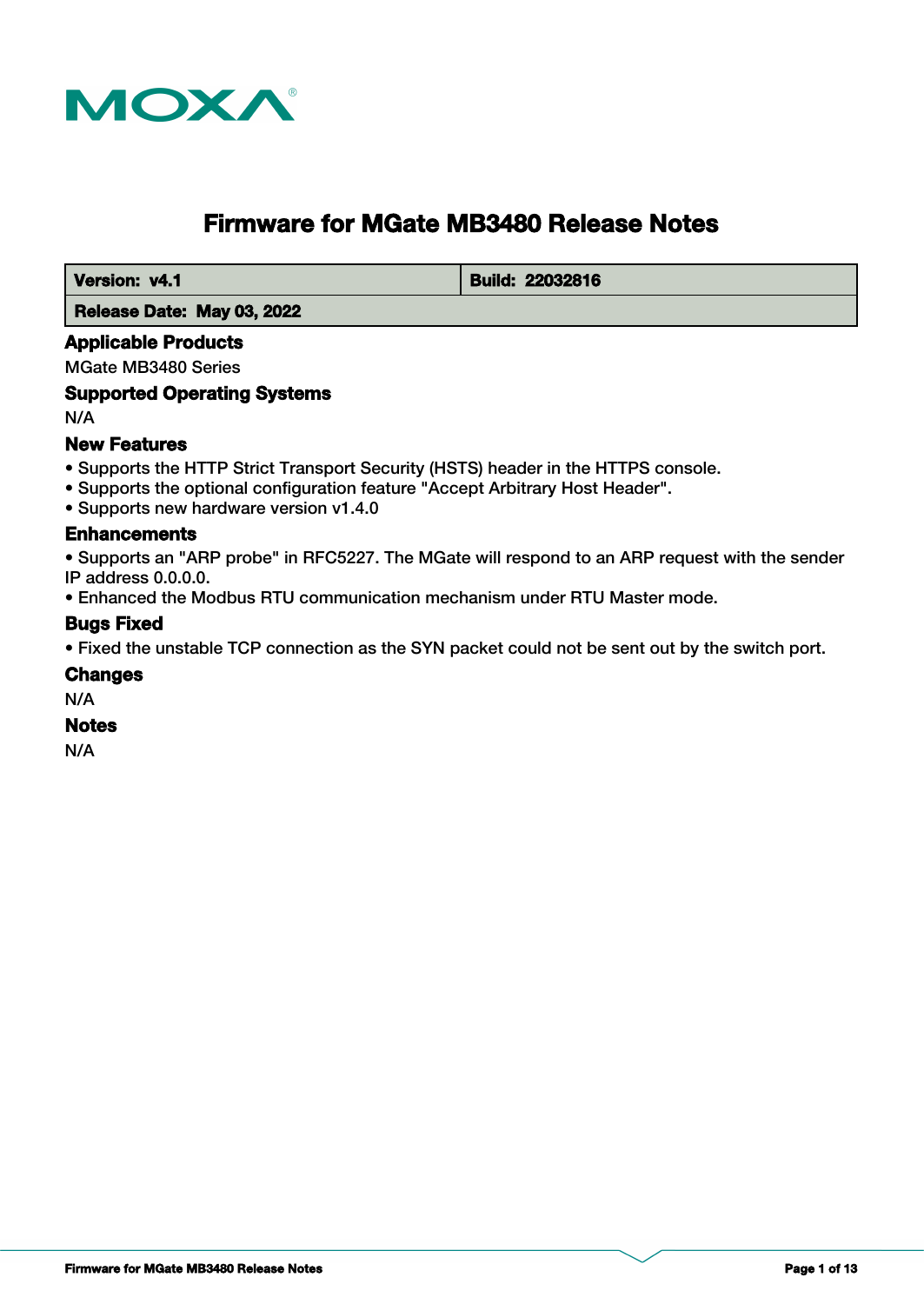

 **Version: v3.2 Build: 20090212** 

 **Release Date: Sep 29, 2020**

## **Applicable Products**

N/A

#### **Supported Operating Systems**

N/A

### **New Features**

N/A

#### **Enhancements**

- Vulnerability issues (higher level or above) have been fixed, following a Nessus and Defensics scan.
- Supports MXconfig v2.6 and MXview v3.1.8.
- Enhanced the System Log display.
- Strengthened the TLS cipher suite for security enhancement.
- Enhanced MOXA commands under the account login process.
- Adjusted Telnet default settings from enable to disable.
- Disabled unsecure TLS 1.0 and TLS 1.1.
- Enhanced Accessible IP List feature.

#### **Bugs Fixed**

- Added CSRF attack protection for login webpage.
- Serial parameters might have been incorrect when switching between ASCII and RTU modes.
- Fixed the incomplete display in the web console.
- Fixed SNMPv3 issues.
- Fixed the MGate's failure to get an IP address under DHCP mode.
- Fixed https connections that might have caused the web service to stop working.

#### **Changes**

N/A

#### **Notes**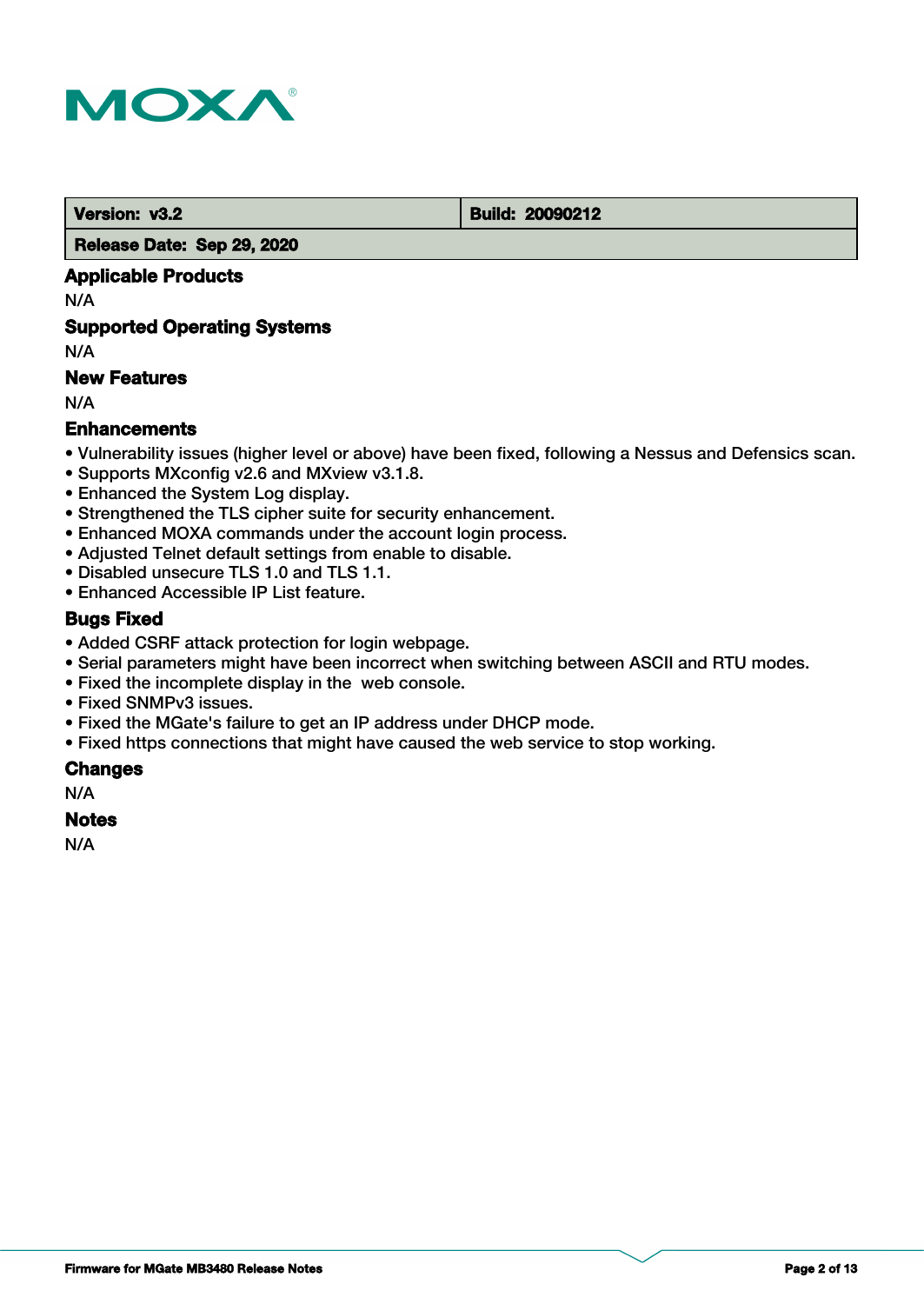

#### **Version: V3.1 Build: Build: Build 18113012**

 **Release Date: Dec 24, 2018**

#### **Applicable Products**

MGate MB3480

#### **Supported Operating Systems**

N/A

#### **New Features**

• Supports security features based on IEC-62443.

#### **Enhancements**

- Accessible IP List supports denying Web/Telnet console access.
- Enhanced the complexity of token generation to protect against CSRF attacks.
- Enhanced the complexity of the key for password encryption in the web console login process.
- Hides sensitive information for the web login page.
- Encrypts sensitive information in exported configuration file.

## **Bugs Fixed**

- MGate crash caused by exporting the configuration through DSU.
- Stack-based buffer overflow issue in the web console which may cause web service corruption.

#### **Changes**

N/A

#### **Notes**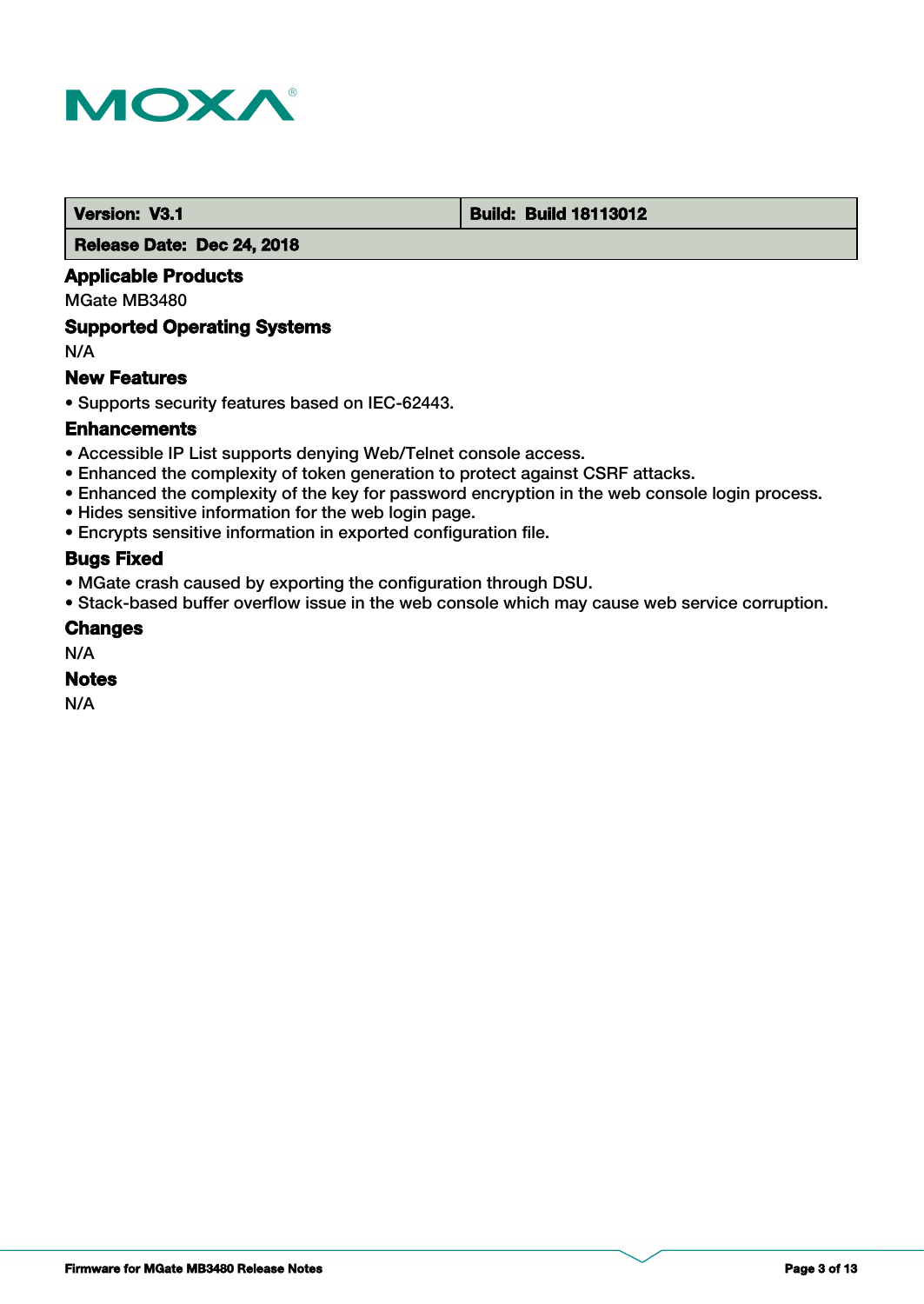

 **Version: v3.0 Build: Build: Build 17030713** 

 **Release Date: Apr 25, 2017**

#### **Applicable Products**

MGate MB3480

#### **Supported Operating Systems**

N/A

### **New Features**

• Supports Auto Device Routing function.

#### **Enhancements**

- Supports multi-master in "routing by IP address" and "routing by TCP port" modes.
- Enabled a default password.

## **Bugs Fixed**

• The user's password and SNMP community name may be exposed by a buffer overflow issue.

#### **Changes**

N/A

#### **Notes**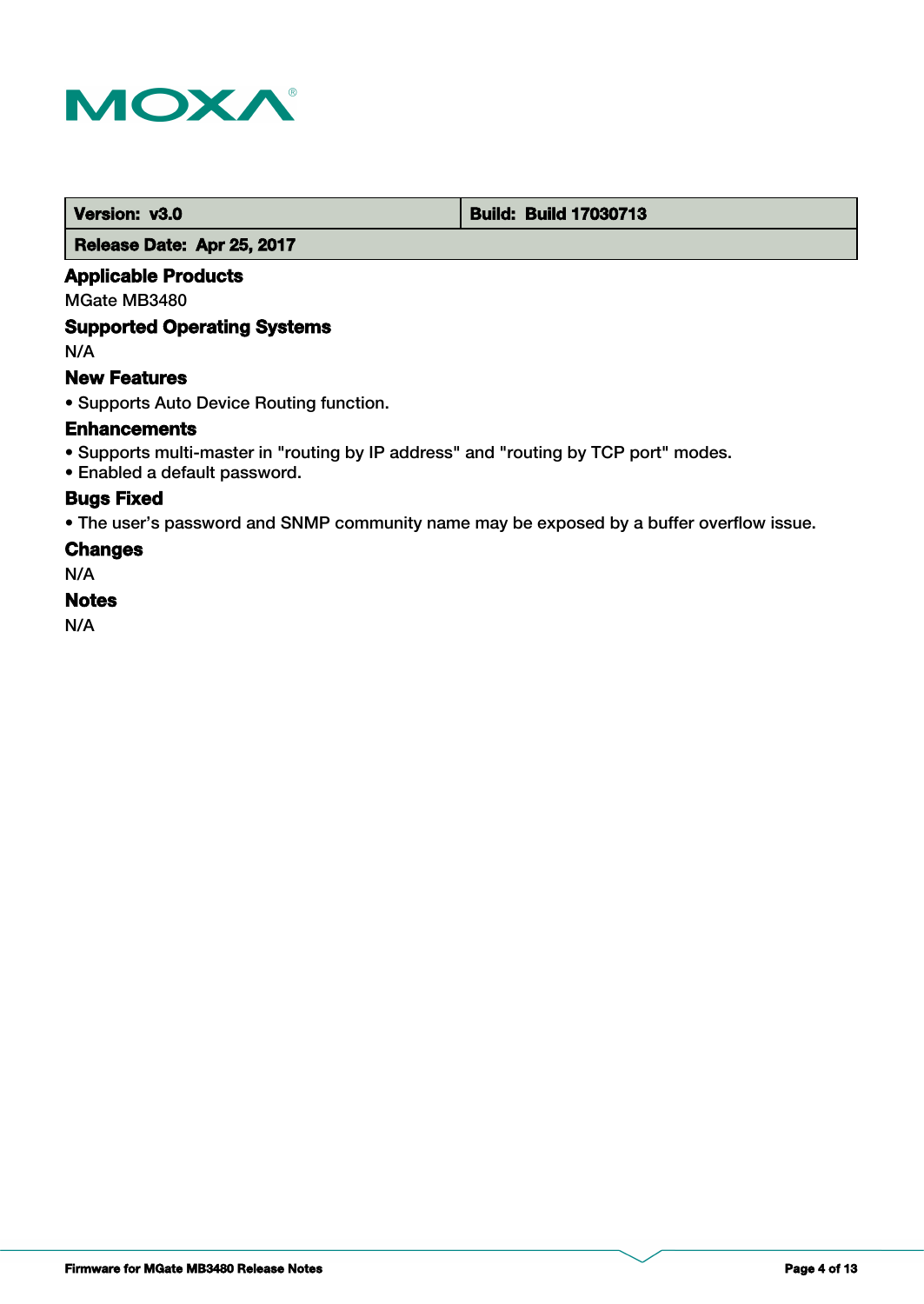

| Version: v2.6            | <b>Build: Build 16053118</b> |
|--------------------------|------------------------------|
| <b>Release Date: N/A</b> |                              |

#### **Applicable Products**

MGate MB3480

## **Supported Operating Systems**

N/A

## **New Features**

N/A

#### **Enhancements**

• Enhanced the strength of parameters used in the web console to avoid unauthorized access.

#### **Bugs Fixed**

N/A

## **Changes**

N/A

#### **Notes**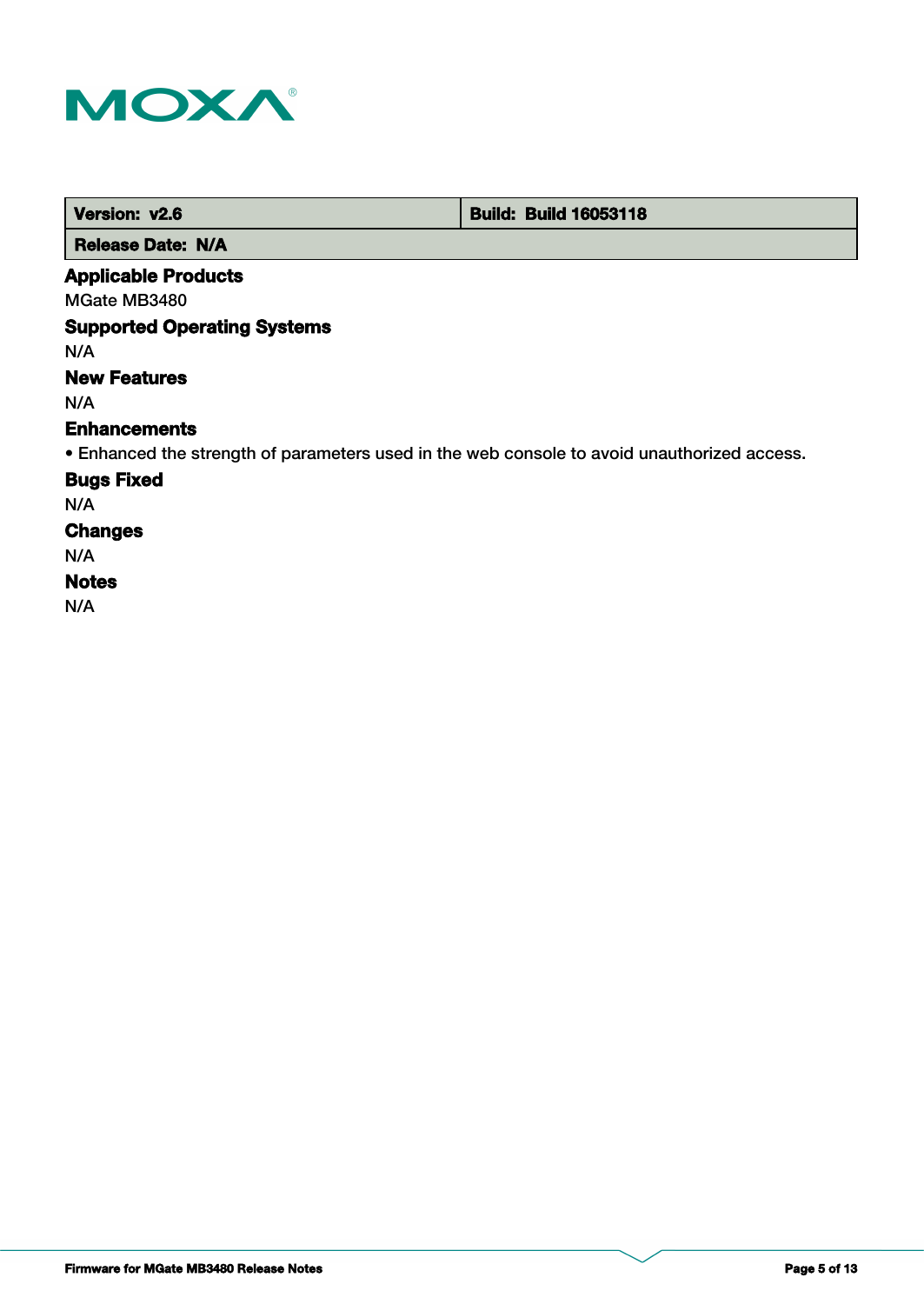

 **Version: v2.5 Build: Build: Build 16012810** 

 **Release Date: N/A**

## **Applicable Products**

MGate MB3480

### **Supported Operating Systems**

N/A

## **New Features**

N/A

#### **Enhancements**

• Allows modification of the Modbus TCP port.

#### **Bugs Fixed**

• Serial communication problems when the baudrate is low.

• If a Modbus TCP slave divides the TCP response to two packets, MGate could not support it. • When configured by SNMP, the system name, location, and contact information could not be saved.

• Slave id mapping info for the serial port would be cleared to zero when changing the Modbus mode.

#### **Changes**

N/A

#### **Notes**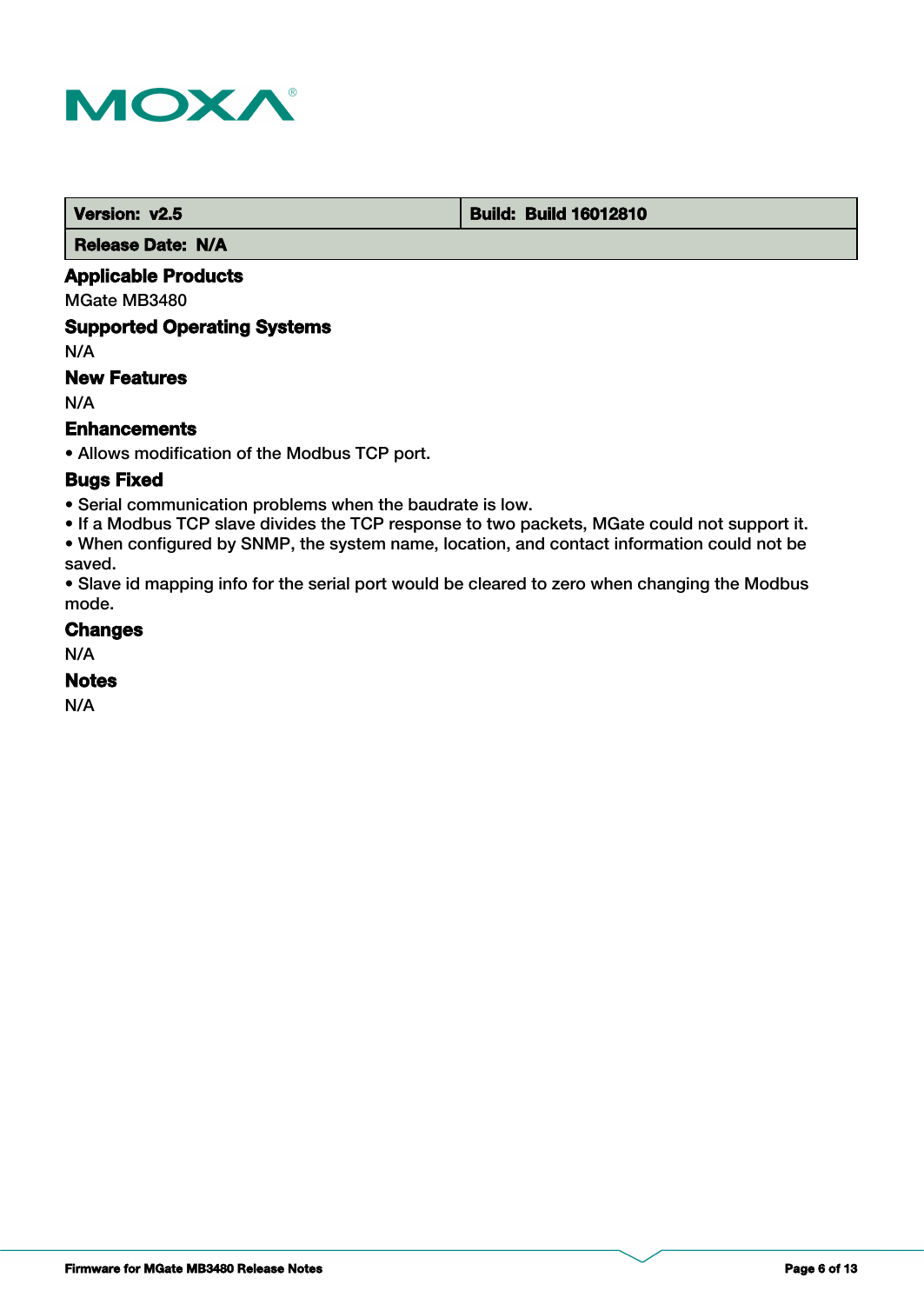

| Version: v2.4                                                      | <b>Build: Build 14121610</b> |  |
|--------------------------------------------------------------------|------------------------------|--|
| <b>Release Date: N/A</b>                                           |                              |  |
| <b>Applicable Products</b>                                         |                              |  |
| MGate MB3480                                                       |                              |  |
| <b>Supported Operating Systems</b>                                 |                              |  |
| N/A                                                                |                              |  |
| <b>New Features</b>                                                |                              |  |
| • Modbus routing by TCP port, IP address and multi-range slave ID. |                              |  |
| <b>Enhancements</b>                                                |                              |  |
| N/A                                                                |                              |  |
| <b>Bugs Fixed</b>                                                  |                              |  |
| N/A                                                                |                              |  |
| <b>Changes</b>                                                     |                              |  |
| N/A                                                                |                              |  |
| <b>Notes</b>                                                       |                              |  |
| N/A                                                                |                              |  |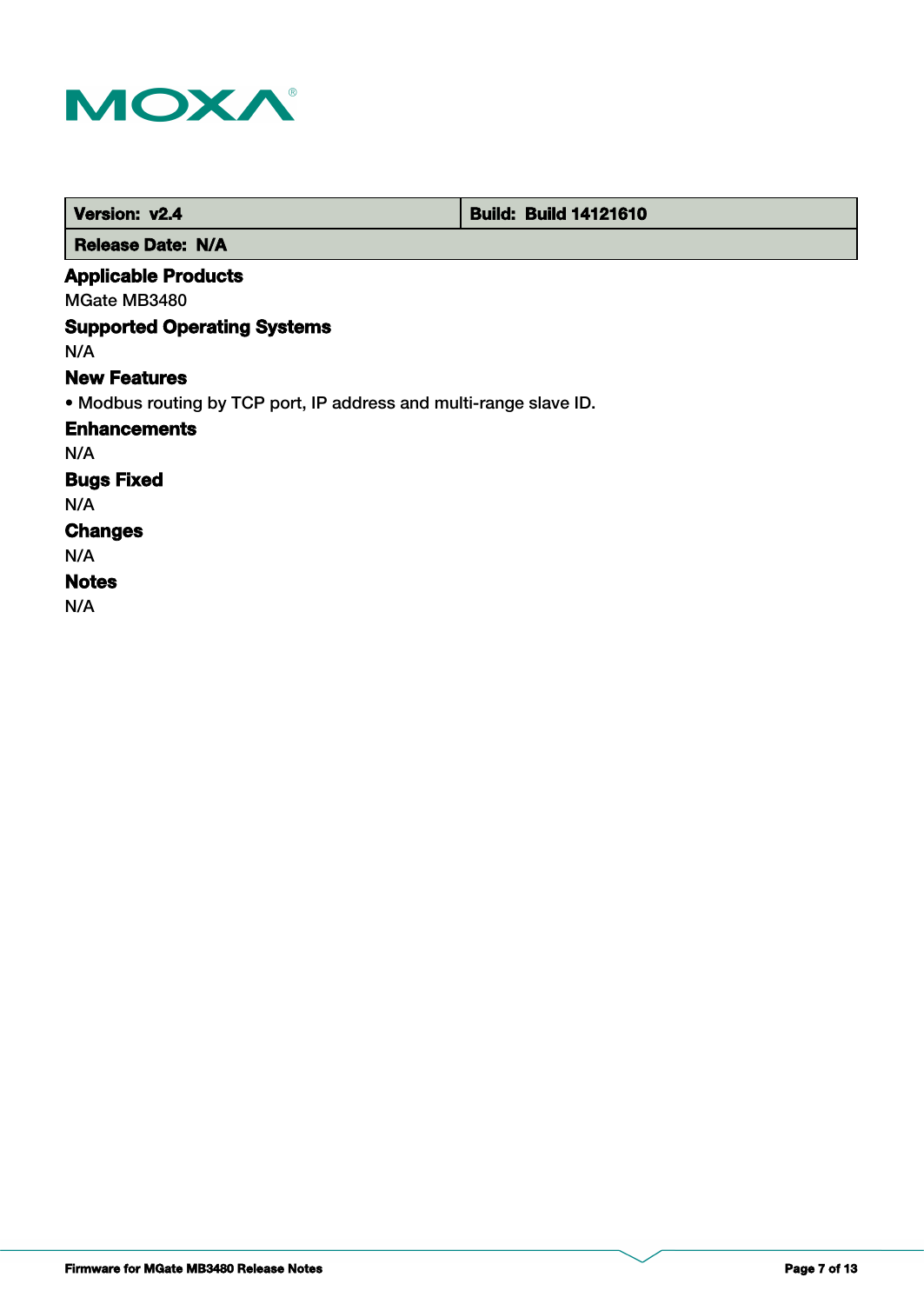

 **Version: v2.3 Build: Build: Build 14060915** 

 **Release Date: N/A**

## **Applicable Products**

MGate MB3480

### **Supported Operating Systems**

N/A

### **New Features**

N/A

#### **Enhancements**

• MGate supports the Auto Detection function through the web console.

#### **Bugs Fixed**

- MGate may not boot up when serial port 1 connects to an RS-485 or RS-422 device.
- Web page does not display correctly when text input field contains any of the four characters "'\>.
- MGate stops forwarding requests after receiving broadcast requests.

#### **Changes**

N/A

#### **Notes**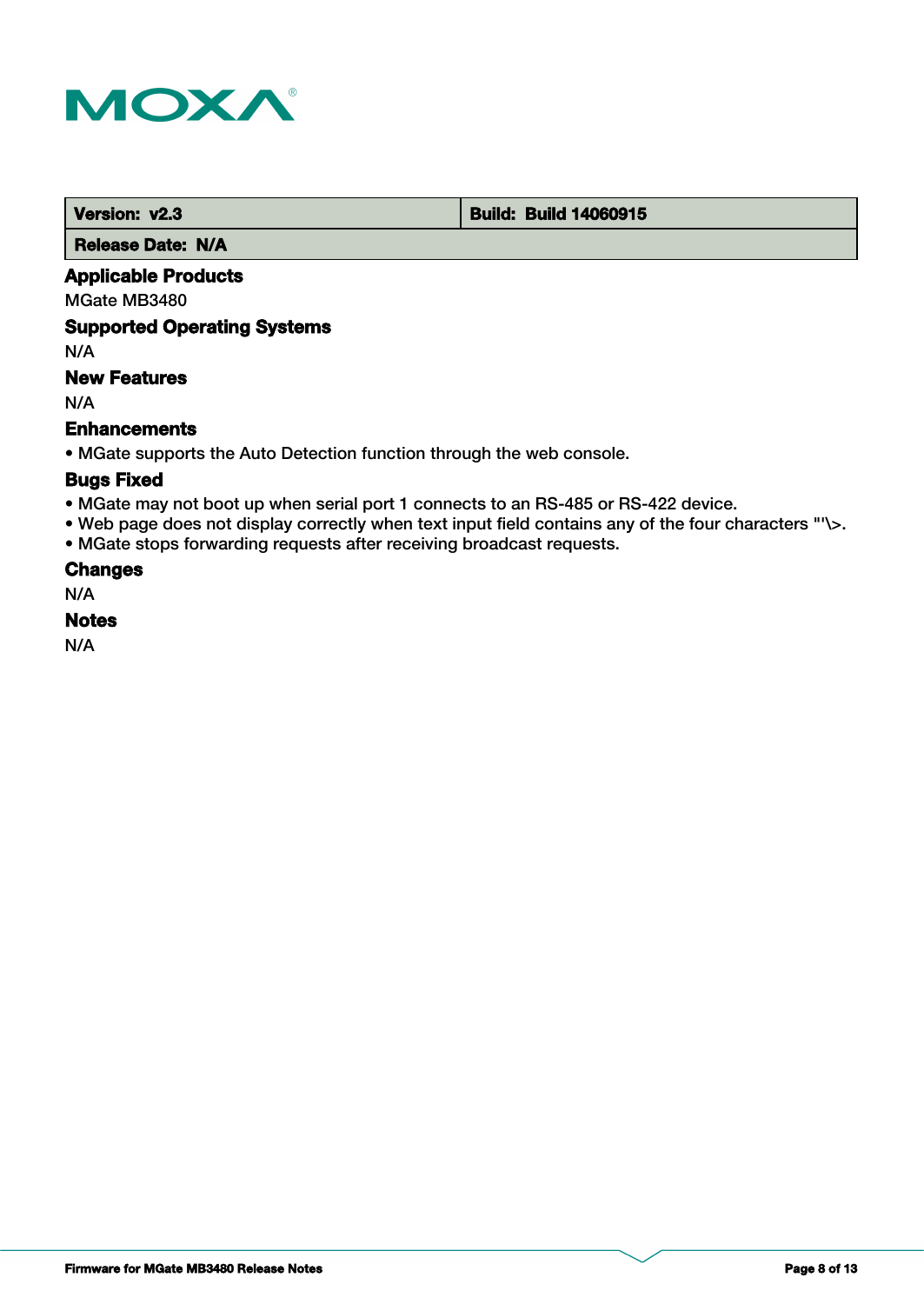

 **Version: v2.2 Build: Build: Build 13062816** 

 **Release Date: N/A**

## **Applicable Products**

MGate MB3480

## **Supported Operating Systems**

N/A

## **New Features**

N/A

#### **Enhancements**

N/A

## **Bugs Fixed**

• MB3480 may not boot up properly sometimes.

• Sometimes TCP PUSH packets will be immediately retransmitted due to imperfections in the retransmission timeout algorithm.

#### **Changes**

N/A

#### **Notes**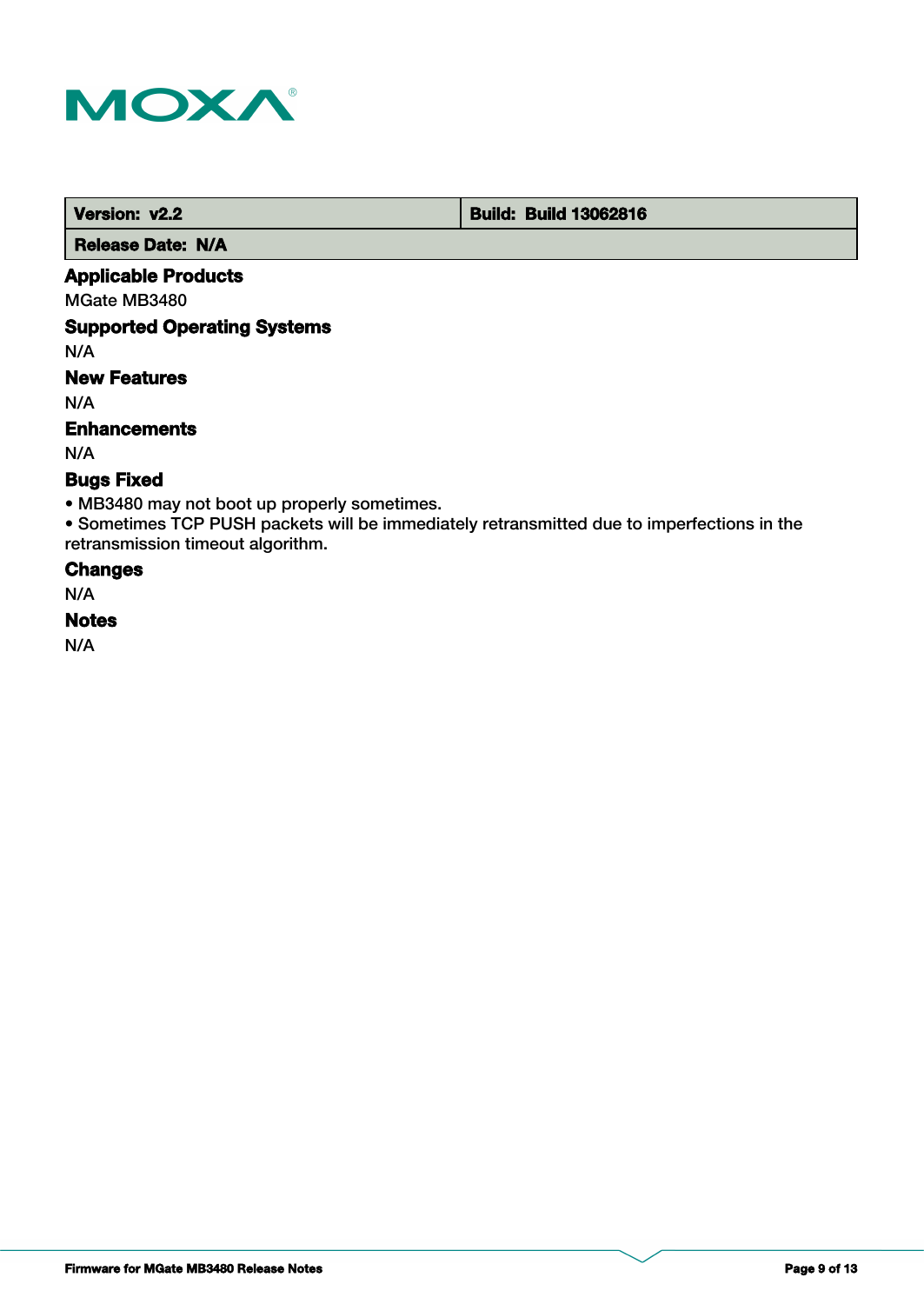

#### **Version: v2.1 Build: Build: Build 13042214**

 **Release Date: N/A**

## **Applicable Products**

MGate MB3480

#### **Supported Operating Systems**

N/A

#### **New Features**

- Added RTS toggle flow control.
- Modbus supports adjustable inter-character timeout and inter-frame delay.
- Added SNMP.

#### **Enhancements**

• If MGate receives an ARP request from another host for which an ARP entry already exists, the hardware address in the ARP entry is updated accordingly.

• For Modbus function codes 01 to 04, if the receiving bytes of the RTU frame exceed the byte count for Modbus, drop the unnecessary bytes.

## **Bugs Fixed**

• MGate could not drop unnecessary RTU bytes when MB3000 retried to receive multiple times.

• When an RTU slave replied with an exception with a Modbus function code from 01 to 04, MGate would treat this response as an illegal packet (CRC).

• If auto detection is executed and cancelled before it finishes, and repeated many times, the result would show the wrong information.

• When running in Modbus ASCII master mode and the serial of Tx and Rx short-circuits, the system may restart.

## **Changes**

N/A

#### **Notes**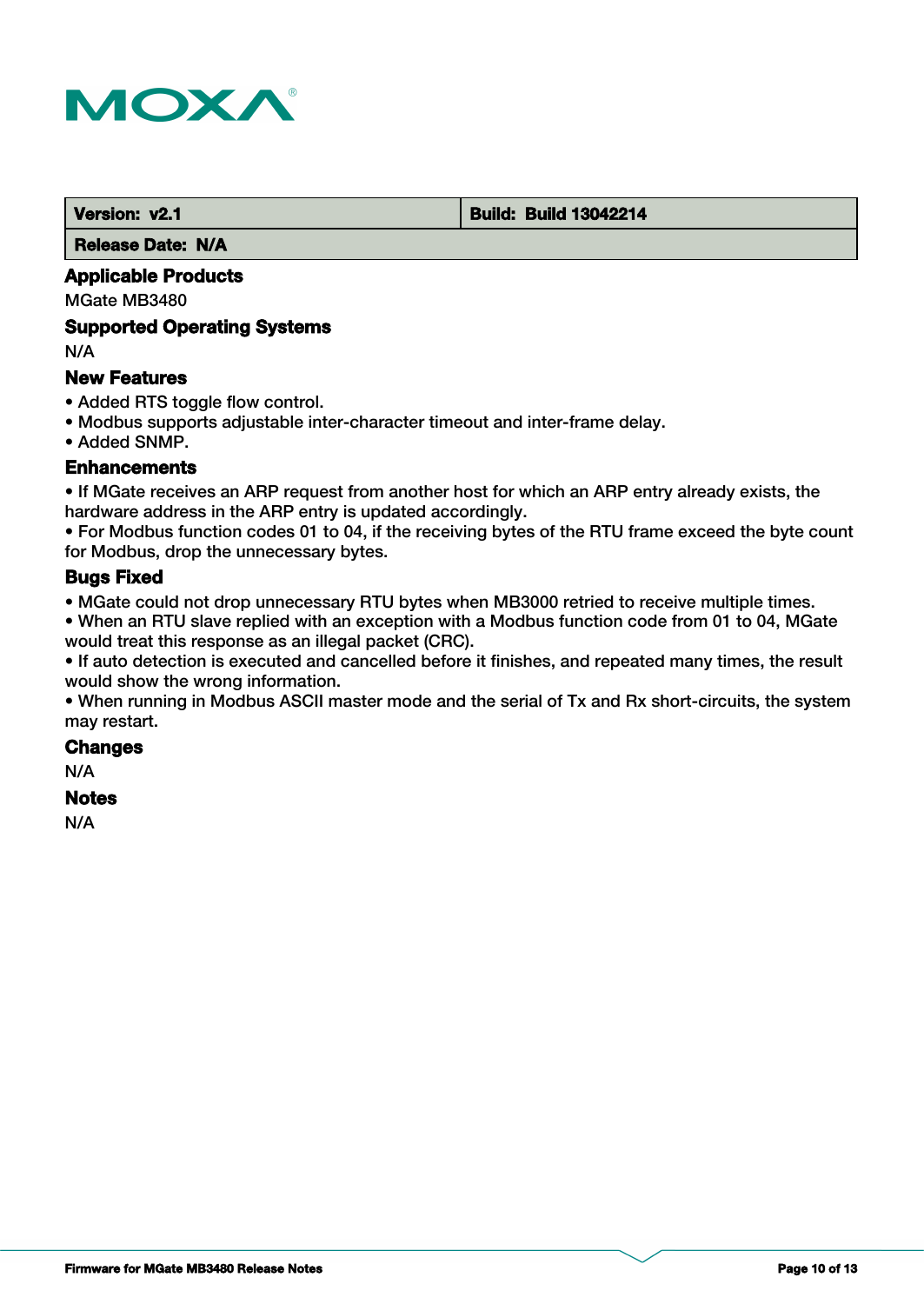

#### **Version: v2.0 Build: Build 09101913**

 **Release Date: N/A**

## **Applicable Products**

MGate MB3480

#### **Supported Operating Systems**

N/A

#### **New Features**

- Added IP filter for 24 accessible IPs.
- Sends gratuitous ARP when link goes down and then up again to check if there is an IP conflict.
- Remote slave TCP port can be changed.

• Added web console.

#### **Enhancements**

• When there is a TCP slave set that does not exist, MB3000 will only try to connect to this slave if there is a request for it. In the previous version, MB3000 would try to connect if it received a request/response from any master/slave.

• Set ON as the default states of DTR & RTS, since some devices would be blocked when DTR or RTS were OFF even when they didn't use flow control.

• In ASCII mode, ignores data received after line feed (LF) because this could be an illegal packet generated by certain devices.

• In ASCII mode, checks CR instead of LF to verify the packet format is correct.

• Sends FIN instead of RST, as remote devices send FIN to close a connection.

## **Bugs Fixed**

• When traffic is heavy, MGate may lose some packets.

• According to RFC 2132, the DHCP option field must end with an "End Option", but MB3000 did not follow this policy so it could not get an IP address from some DHCP servers.

• According to RFC 1542, minimal BOOTP (the UDP data field) should be 300 octets, so it is now padded to 300 bytes.

• MGate's BOOTP packet has no magic cookie in the vendor information field. According to RFC 1542, if a special vendor-specific magic cookie is not being used, a BOOTP client should use the dotted decimal value 99.130.83.99 as specified in RFC 1497. In this case, if the client has no vendor information to communicate to the server, the octet immediately following the magic cookie should be set to the "End" tag (255) and the remaining octets of the 'vend' field should be set to zero.

- Firmware version was inconsistent between the telnet console and utility.
- Slave TCP port would be set as 0 after a first time firmware upgrade (above v1.1.5).
- In RTU mode, MB3000 would sometimes divide a frame into two partial frames. This error happened because the CRC was correct when MB3000 received the first partial frame.
- In RTU mode, MB3000 would sometimes drop the last byte of packets when last 3 bytes were 00XX00. The error happened because the CRC was right even when MB3000 dropped the last byte.
- If there is a slave that does not exist, the current Modbus transmission would be held up.
- When MB3000 received a request before establishing a connection to the target slave, the following requests would be blocked even after MB3000 finished establishing the connection.
- Minimum data length of Modbus request/response was set to zero instead of 1 byte.
- Continuously sent more than one reply to the serial master due to queuing requests from the disconnected connection and sending it after re-establishing the connection.

• With two TCP client/slaves, connection status of the second one would be affected by disconnection of the first one.

• Set user-defined TCP response timeout instead of default TCP response timeout (1000 ms).

#### **Changes**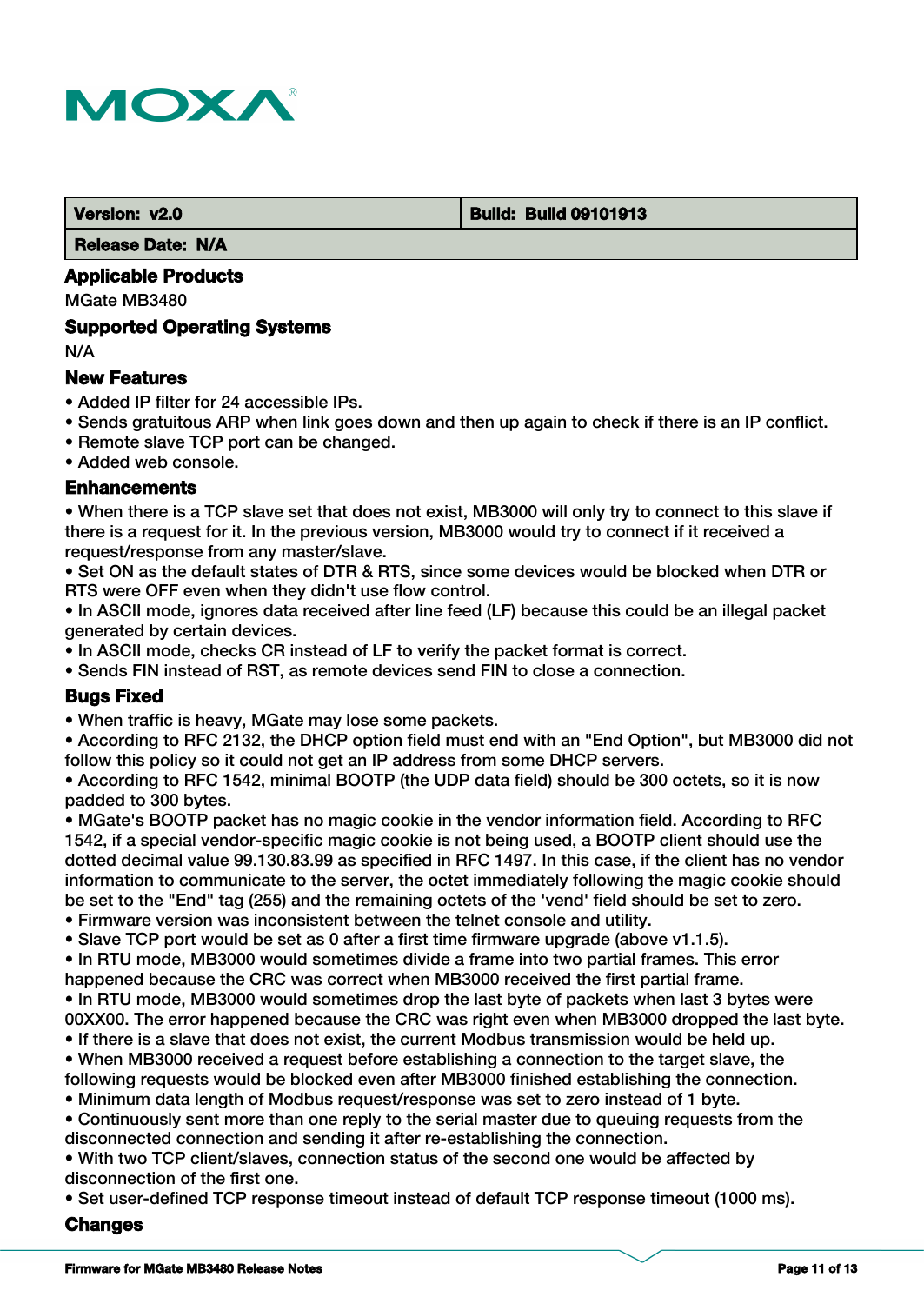

**Notes** N/A N/A